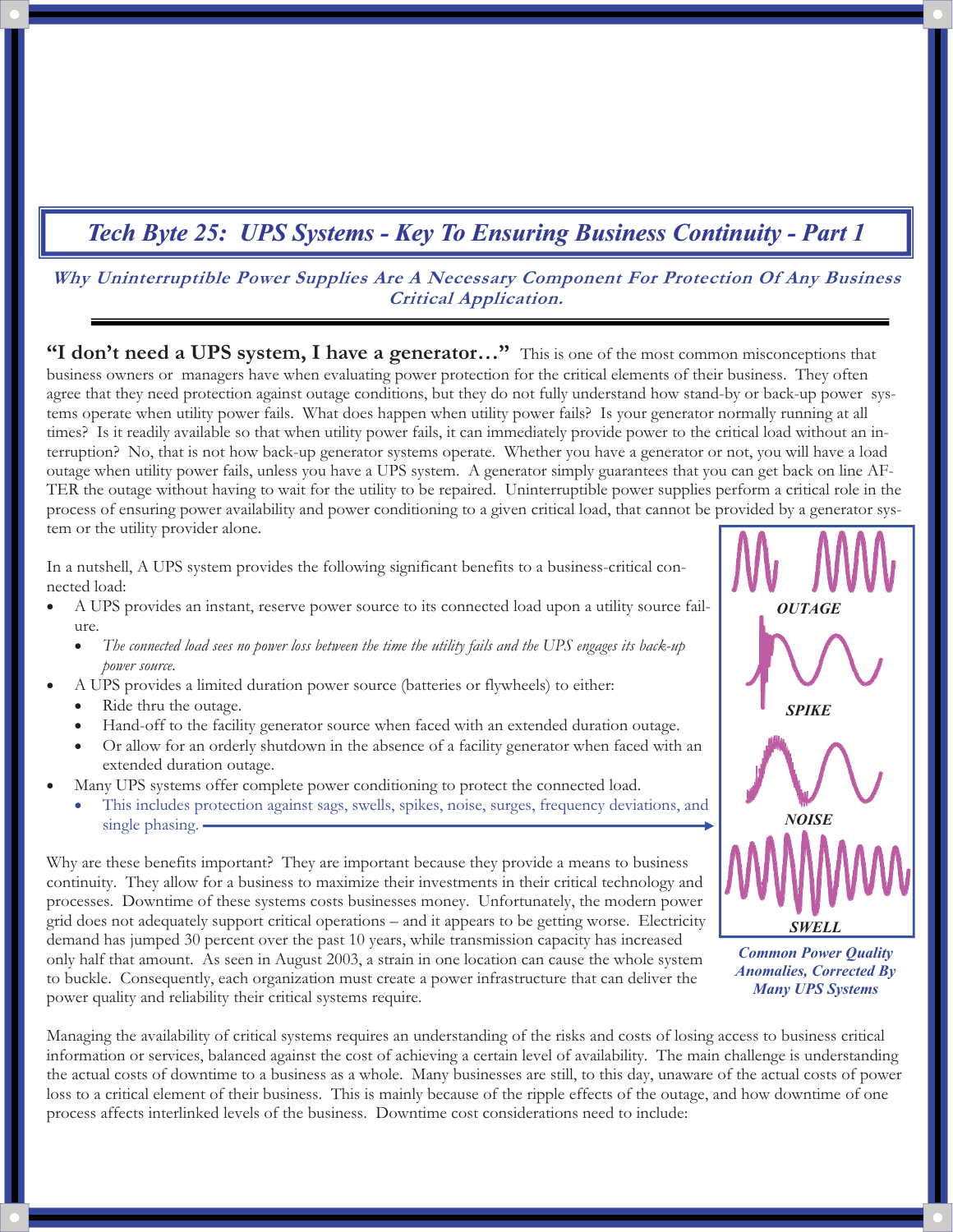**Why Uninterruptible Power Supplies Are A Necessary Component For Protection Of Any Business Critical Application.** 

- -Damage to mission critical data
- -Impact of downtime on organizational productivity
- -Damages to equipment and other assets
- -Cost to detect and remediate systems and core business processes
- -Legal and regulatory impact, including litigation defense cost
- -Lost confidence and trust among key stakeholders
- -Diminishment of marketplace brand and reputation

**"Downtime" duration does not often equal utility "outage" duration. The vast majority of critical systems can not be restarted instantaneously. A five second outage can lead to hours of downtime...** 

It is important to note that power disturbances can disrupt business activities well beyond the actual length of the outage because a majority of critical systems can not be restarted instantaneously. The resulting downtime means lost production, revenue, and/ or sales that the business can not always make up later. This also leads to another misconception related to the need for UPS systems: Many individuals associate power outage with downtime. This is most often not the case. We cannot assume that our critical systems will ONLY be down for the duration of time that the utility is out. Downtime represents the amount of time necessary to fully RECOVER systems from the outage event and get them back to full operation. Let's use a simple example: If you were to pull the plug on your PC workstation and then reconnect it in 10 seconds, are you instantly back to the state of productivity you were at before you pulled the plug? Or, do you have to reboot and re-launch your applications in order to get back to your original state of productivity? Also, what if you had not saved your work before the plug was pulled? In reality, it would take a matter of minutes or possibly hours, not seconds, to get back to where to your left off.

Knowing this, consider the same situation applied to a computer room. A hard shutdown of a computer room could take an hour or more to recover from. During this time, the business IT infrastructure would be unproductive and disrupting the continuity of the business.

Perhaps not knowing what the downtime costs are for a particular business, let's look at the costs of downtime from a local, geographic perspective. EPRI (Electric Power Research Institute) created a research paper entitled "*The Cost of Power Disturbances To Industrial & Digital Economy Companies*". In this paper, EPRI breaks down the costs, by state, of outages on Industrial and Digital businesses. As we can see on the table to the right, Michigan ranks in the top 10 nationwide in annual costs incurred due to power outages (over

2

| State | Aggregate Annual<br>Outage Costs for<br>Sectors Surveyed<br>(\$millions) | Estimated Annual Outage Costs for All Sectors |                                       |
|-------|--------------------------------------------------------------------------|-----------------------------------------------|---------------------------------------|
|       |                                                                          | Low Estimate<br>(\$millions)                  | High Estimate<br>$(\text{Imillions})$ |
| CA    | \$5,170                                                                  | \$11,489                                      | \$17,808                              |
| TX.   | 3,124                                                                    | 7,339                                         | 11,553                                |
| NY    | 2,983                                                                    | 6,932                                         | 10,881                                |
| FL    | 2,297                                                                    | 5,265                                         | 8,233                                 |
| PA    | 2,087                                                                    | 4,948                                         | 7,810                                 |
| IL    | 2,015                                                                    | 4,499                                         | 6,983                                 |
| OH    | 1,910                                                                    | 4,348                                         | 6,787                                 |
| MI    | 1,559                                                                    | 3,765                                         | 5,971                                 |
| NJ    | 1,482                                                                    | 3,522                                         | 5,562                                 |
| NC    | 1,427                                                                    | 3,247                                         | 5,067                                 |

*EPRI: Top Ten States with Highest Annual Outage Costs*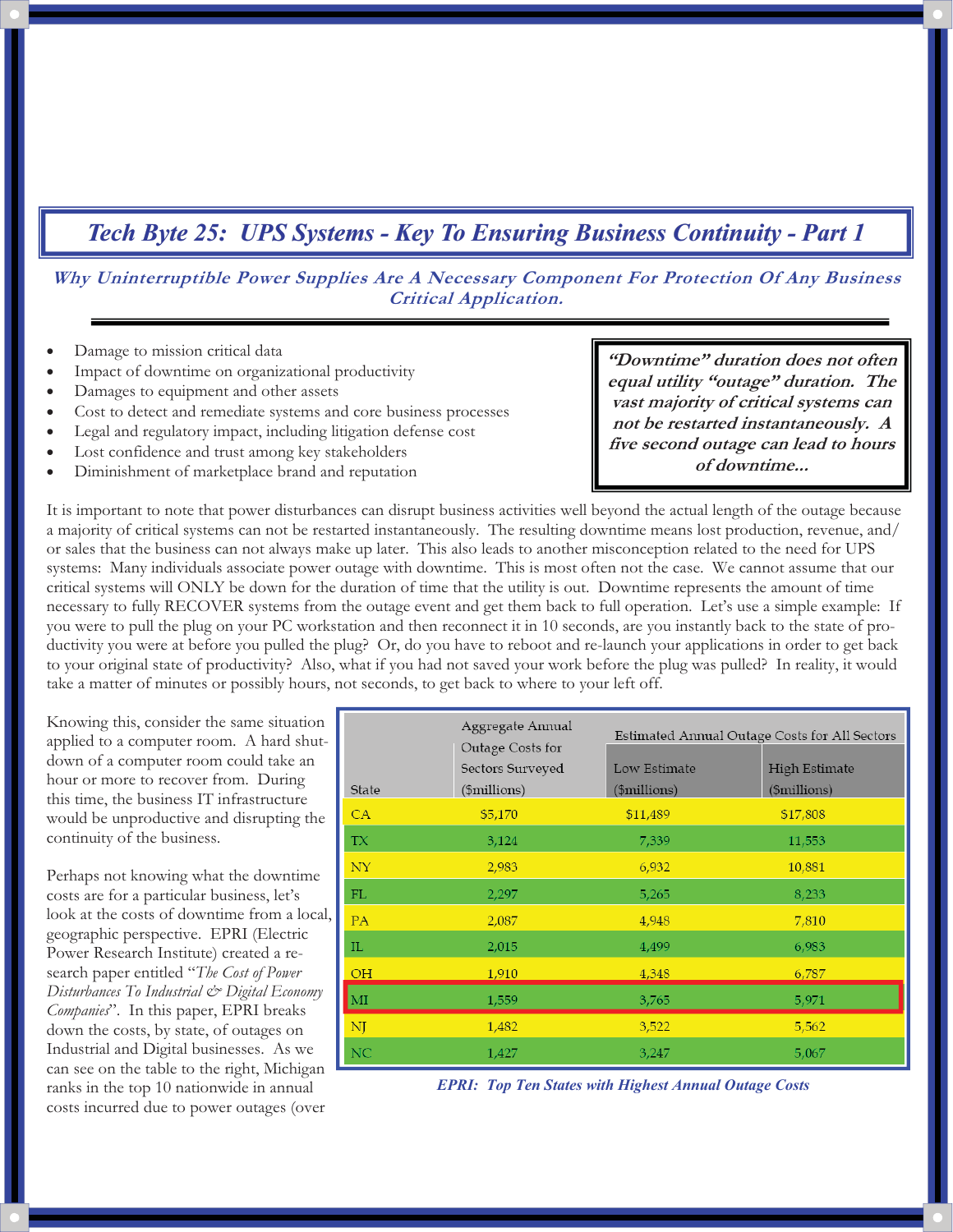**Why Uninterruptible Power Supplies Are A Necessary Component For Protection Of Any Business Critical Application.** 

\$1.5 billion annually for sectors surveyed, estimated \$3.7 billion to \$5.9 billion for all business sectors).

Power quality is also a significant factor in unexpected costs facing today's businesses. In the latest report titled *World Transient Surge Suppressor Market* in August of 2010, Frost and Sullivan provides research data pertaining to power quality related costs. The data used was collected from industry participants, industry experts, end users, regulatory organizations, financial and investment communities, and other related sources. The data was compiled and used to illustrate trends in the market place, demand for SPD devices, and to forecast the future of the industry. A significant finding in this report::

- *"Every year, billions of dollars in revenues are lost due to power-related problems. It is estimated that 50% of the data loss at computer installations is attributed to power* 

3

|            | Aggregate Annual PQ   | Estimated Annual PQ Costs for All Sectors |               |
|------------|-----------------------|-------------------------------------------|---------------|
|            | Costs for Sectors     | Low Estimate                              | High Estimate |
| State      | Surveyed (\$millions) | (\$millions)                              | (\$millions)  |
| CA         | \$766                 | \$1,659                                   | \$2,630       |
| NY         | 470                   | 1,066                                     | 1,710         |
| TX         | 431                   | 986                                       | 1,587         |
| PA         | 321                   | 741                                       | 1,196         |
| ${\rm FL}$ | 318                   | 710                                       | 1,135         |
| IL         | 298                   | 649                                       | 1,029         |
| OH         | 269                   | 598                                       | 954           |
| MI         | 235                   | 552                                       | 895           |
| NJ         | 228                   | 527                                       | 852           |
|            | 224                   | 498                                       | 794           |

*EPRI: Top Ten States with Highest Annual Power Quality Anomaly Costs* 

*quality problems. About 40% is due to transient voltage spikes and the remaining 10% is caused by other factors. More than 60% of transient voltages and surges originate within the facility and the remaining 40% occur outside the facility because of harsh weather conditions and utility grid switching."* 

In EPRI research paper, "The Cost of Power Disturbances To Industrial & Digital Economy Companies", EPRI also details costs associated with **power quality anomalies**. These are costs due to all other power quality anomalies EXCEPT outages. In the table

above, we can see that Michigan still ranks in the top 10 of states suffering the highest costs due to PQ issues (\$235 million annually among sectors surveyed, estimated \$552 million to \$895 million across all business sectors).

Using the low and high estimates of annual power related costs to all business sectors in Michigan, there is a potential cost savings range of \$4.3 billion to \$6.8 billion dollars by protecting business critical equipment and processes from outages and power quality anomalies. A UPS system addresses both of these needs.

So now that we understand the need for UPS system protection, let's look at how they work and what UPS sizes and form factors are available in the market.

**...in Michigan, there is a potential cost savings range of \$4.3 billion to \$6.8 billion dollars by protecting business critical equipment and processes from outages and power quality anomalies. A UPS system addresses both of these needs.**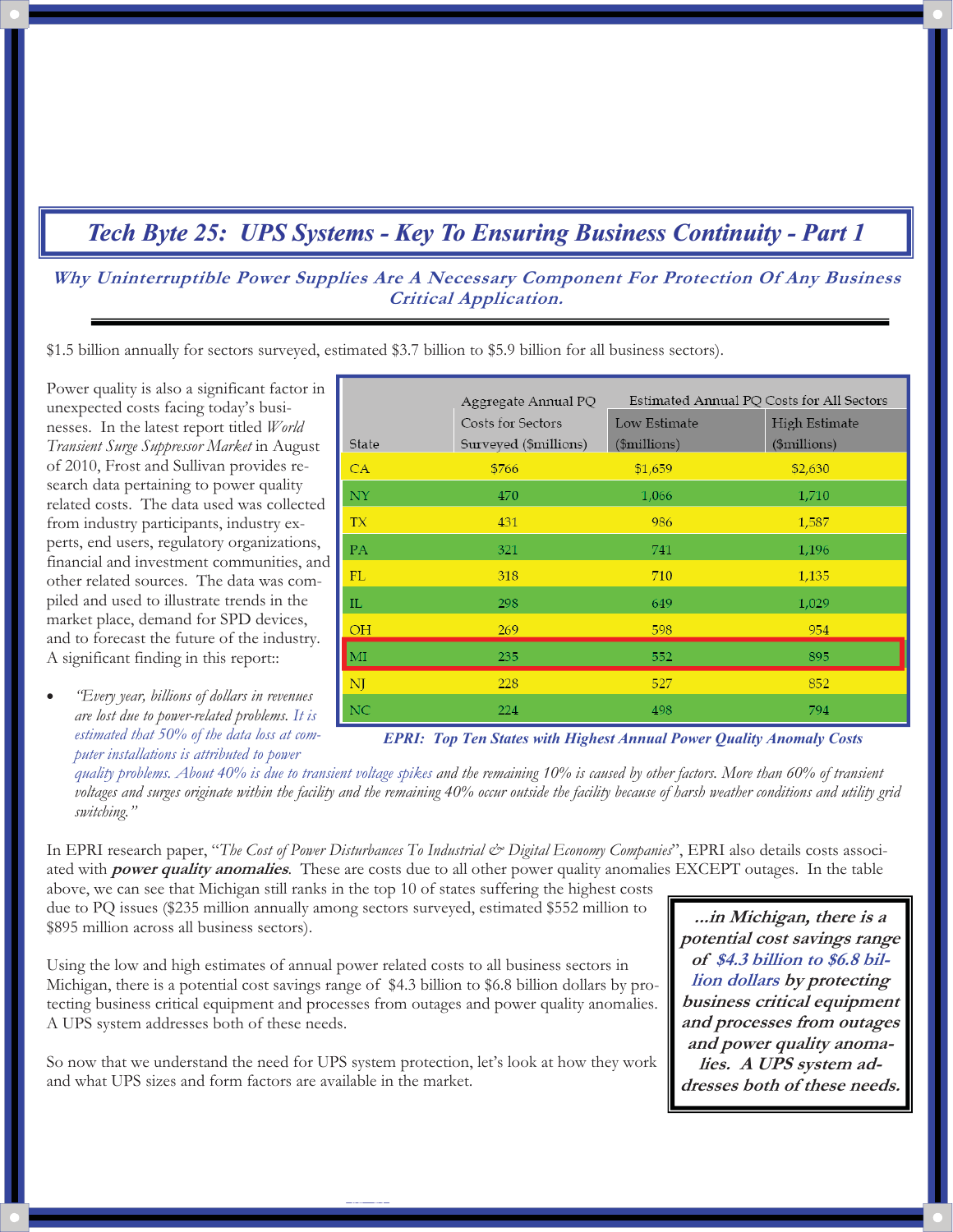**Why Uninterruptible Power Supplies Are A Necessary Component For Protection Of Any Business Critical Application.** 

#### **HOW UPS SYSTEMS WORK**

In the context of a complete power quality and outage solution that includes a generator, the UPS works to condition power under normal operation, and acts as a bridge to the generator when utility power fails. The sequence of operation looks like this:

- - **Normal Mode**: Utility provides power to the UPS input. The UPS rectifier breaks down AC power to DC, charges the DC plant, and supplies DC power to the UPS inverter. The UPS inverter creates an AC sine wave output, free from anomalies, to feed to the connected load.
- - **Utility Failure Mode**: In the event the utility power feed fails or goes outside of its pre-defined voltage and frequency tolerances, the UPS rectifier stops supplying DC power to the UPS DC bus. The DC bus voltage collapses until it reaches the DC power plant open cell voltage. At that time, the DC plant begins discharging DC power to feed the inverter. The output of the UPS sees no degradation in power during this process.
- - **Generator Operation**: When the automatic transfer switch (ATS - Which switches between utility power and generator power and feeds the UPS) sees the utility outage, it sends a signal to the generator to start up. Once the generator has started up and reaches the proper voltage and frequency levels, the ATS switches to the generator source. The generator power is then available at the UPS input. At this time, the UPS will qualify the generator source, and begin to walk its rectifier onto generator power. Once the rectifier starts up, the UPS will stop discharging its battery and operate from the generator input source.
- - **Operation With No Generator**: In UPS applications where no generator exists, the UPS will supply power to the connected load for as long as its DC plant has adequate stored power. Once the DC plant is depleted and the utility source has not returned, the UPS initiates a shutdown. UPS battery plants typically range from 5-minutes to 1-hour of back-up time at full UPS load.

The time it takes for the generator to come on line once a power outage is identified can be anywhere from 6 seconds to many minutes, depending on whether or not the generator starts on the first try, or if there are any complex paralleling operations that must take place before stand-by power can be switched onto the critical bus. This is the bridge that the UPS spans. It prevents that initial outage from the time the utility fails and the generator comes on line, and allows critical systems to continue operating normally.

#### **Summary**

4

**"...Every year, billions of dollars in revenues are lost due to power-related problems. It is estimated that 50% of the data loss at computer installations is attributed to power quality problems…"** 

Power quality and outage events significantly impact a business's bottom line, resulting in billions of dollars in annual losses across the state of Michigan. A UPS system is a sound investment for protecting critical elements of a business operation from these events, leading to less downtime and increased revenue.

UPS systems are available in a wide range of capacities, form-factors, and topologies. There are small UPS systems that sit on a desk to provide battery power to an individual PC, and there are facility-wide or large datacenter UPS systems that consume entire electrical rooms. There are also a range of offerings in between. Whatever the critical process, physical space, and/or budget, there is likely a UPS solution to fit the need and offer the benefit of business continuity.